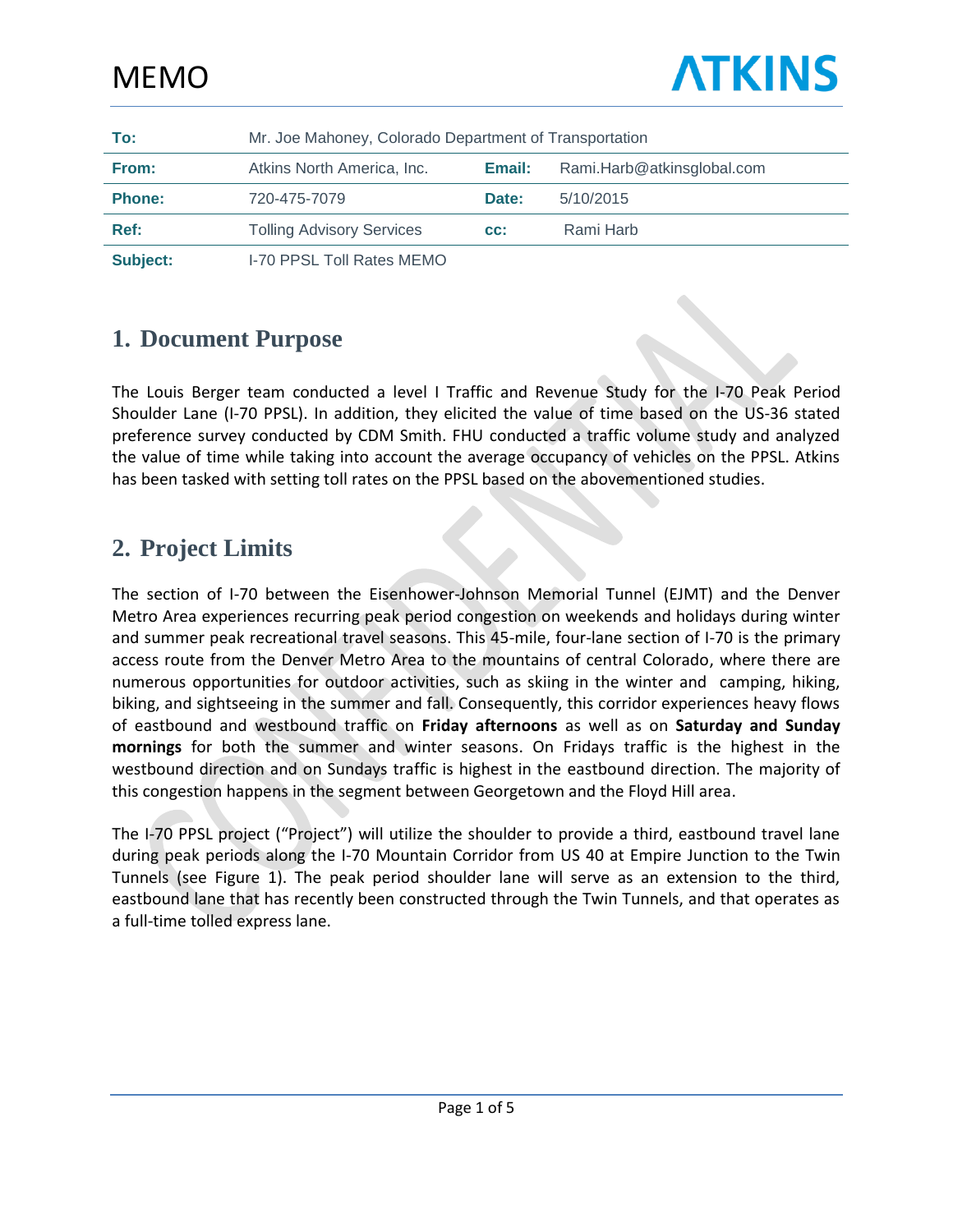

**Figure 1:** I-70 West Mountain Corridor and PPSL Project Limits

## **3. National Scan of Maximum Toll Rates per Mile**

A national scan of maximum toll rates per mile was conducted to support the findings from this report (See Table 1 and Figure 2). The maximum toll rate per mile varies from \$0.10 (Utah) to \$1.40 (California). Applying that to the PPSL would results in a maximum toll rate for the trip ranging from \$1.00 to \$14.00 for the entire 10 miles.

| State          | <b>Facility Name</b>                 |                     | <b>Distance</b>   | Minimum | Maximum | Traditional              | <b>Express Lane</b>      |                                    |
|----------------|--------------------------------------|---------------------|-------------------|---------|---------|--------------------------|--------------------------|------------------------------------|
|                |                                      | Lane Type           | (mile)            | Toll    | Toll    |                          |                          | Per Mile Avg Max/mi   Per Mile Avg |
| California     | South Bay Expressway                 | Toll                |                   |         | \$3.50  | \$0.35                   |                          |                                    |
| California     | I-680 SB Express Lanes               | <b>Express Lane</b> | 14                | \$0.30  | \$7.50  |                          | \$0.54                   |                                    |
| California     | I-10 Express Lanes                   | Express Lane        | 14                |         |         |                          | \$1.40                   |                                    |
| California     | I-110 Express Lanes                  | <b>Express Lane</b> | 11                | $\sim$  |         | ÷,                       | \$1.40                   | $\sim$                             |
| California     | I-15 Express Lanes                   | <b>Express Lane</b> | 20                | \$0.50  | \$8.00  |                          | \$0.40                   |                                    |
| Colorado       | I-25 Express                         | Express Lane        | 7                 | \$0.50  | \$4.00  |                          | \$0.57                   |                                    |
| Delaware       | Delaware DOT                         | Toll                | multiple networks | \$0.25  | \$4.00  | \$0.04                   |                          |                                    |
| Florida        | FL Turnpike Mainline                 | Toll                | 265               | \$0.50  | \$25.00 | \$0.55                   |                          |                                    |
| Florida        | I-95 Express                         | <b>Express Lane</b> | 10                | \$0.25  | \$7.10  | ×,                       | \$0.75                   | $\sim$                             |
| Florida        | CFX "SR 408"                         | Toll                | 22                | \$0.25  | \$4.50  | \$0.20                   | $\overline{a}$           |                                    |
| Florida        | <b>THEA Express Lanes</b>            | Toll                | 11                | \$0.75  | \$2.70  | \$0.25                   |                          |                                    |
| Georgia        | SRTA I-85                            | Express Lane        | 16                | \$0.16  | \$7.00  |                          | \$0.44                   |                                    |
| Illinois       | Illinois Tata Toll Highway Authority | Traditional         | 120               |         | \$14.50 | \$0.12                   |                          |                                    |
| Indiana        | Indiana Toll Road                    | Traditional         | 152               |         | \$10.00 | \$0.07                   | $\overline{\phantom{a}}$ |                                    |
| Kansas         | Kansas Turnpike Authority            | Traditional         | 232               | \$0.30  | \$10.75 | \$0.05                   | ÷,                       |                                    |
| Maine          | Maine Turnpike Authority             | Toll                | multiple networks | \$0.00  | \$3.00  | \$0.08                   |                          |                                    |
| Maryland       | 195 Express Lanes                    | Express Lane        | 7                 | \$0.70  | \$1.75  |                          | \$0.25                   |                                    |
| Massachusetts  | Mass DOT                             | Toll                | 135               | \$0.45  | \$10.60 | \$0.08                   |                          | $\sim$                             |
| Minnesota      | I-35 W Express Lanes                 | Express Lane        | 16                | \$0.25  | \$8.00  | ÷,                       | \$0.50                   | $\sim$                             |
| Minnesota      | I-394 Express Lanes                  | <b>Express Lane</b> | 11                | \$0.25  | \$9.00  |                          | \$0.82                   |                                    |
| North Carolina | <b>NCTA</b>                          | Toll                | 15                | \$0.30  | \$2.20  | \$0.15                   | $\overline{a}$           |                                    |
| Ohio           | Ohio Turnpike                        | Toll                | 237               |         | \$17.00 | \$0.07                   |                          |                                    |
| Oklahoma       | Oklahoma Turnpike Authority          | Toll                | multiple networks | \$0.25  | \$4.00  | \$0.05                   | $\overline{\phantom{a}}$ | $\blacksquare$                     |
| Pennsylvania   | Pennsylvania Turnpike                | Toll                | 357               | \$1.00  | \$43.90 | \$0.12                   | ÷,                       |                                    |
| Texas          | IH 45 South                          | Express Lane        | 15.5              | \$1.00  | \$10.00 |                          | \$0.65                   | \$0.12                             |
| Texas          | IH 45 N (North Freeway)              | <b>Express Lane</b> | 20.6              | \$1.00  | \$10.00 | ٠                        | \$0.49                   | \$0.06                             |
| Texas          | Katy Managed Lanes                   | <b>Express Lane</b> | 12                | \$1.00  | \$4.00  | ٠                        | \$0.33                   |                                    |
| Texas          | US 59 North (Eastex Freeway)         | Express Lane        | 20                | \$1.00  | \$10.00 | $\overline{\phantom{a}}$ | \$0.50                   | \$0.17                             |
| Utah           | I-15 Hot Lanes                       | <b>Express Lane</b> | 40                | \$1.00  | \$4.00  | ٠                        | \$0.10                   |                                    |
| Virginia       | I-495 Express Lanes                  | Express Lane        | 14                |         | \$4.80  |                          | \$1.25                   |                                    |
| Washington     | SR 167 HOT Lanes                     | <b>Express Lane</b> | 9                 | \$0.50  | \$9.00  |                          | \$1.00                   |                                    |

#### **Table 1:** National Scan of Toll Rates per Mile, as of December 2014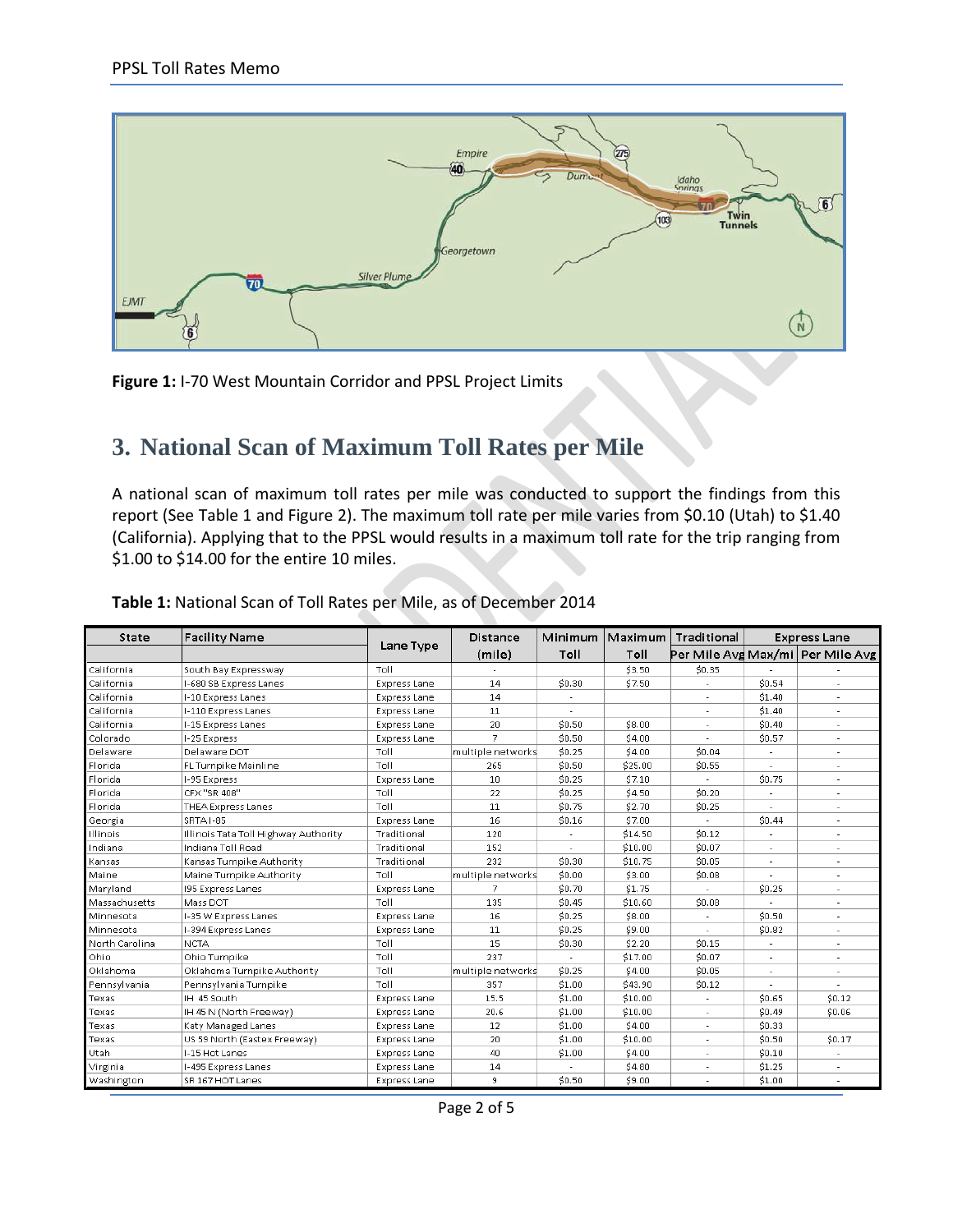#### PPSL Toll Rates Memo



**Figure 2:** National Scan of Toll Rates per Mile (Blue) and Cumulative Toll Rates (Red) [As of December 2014]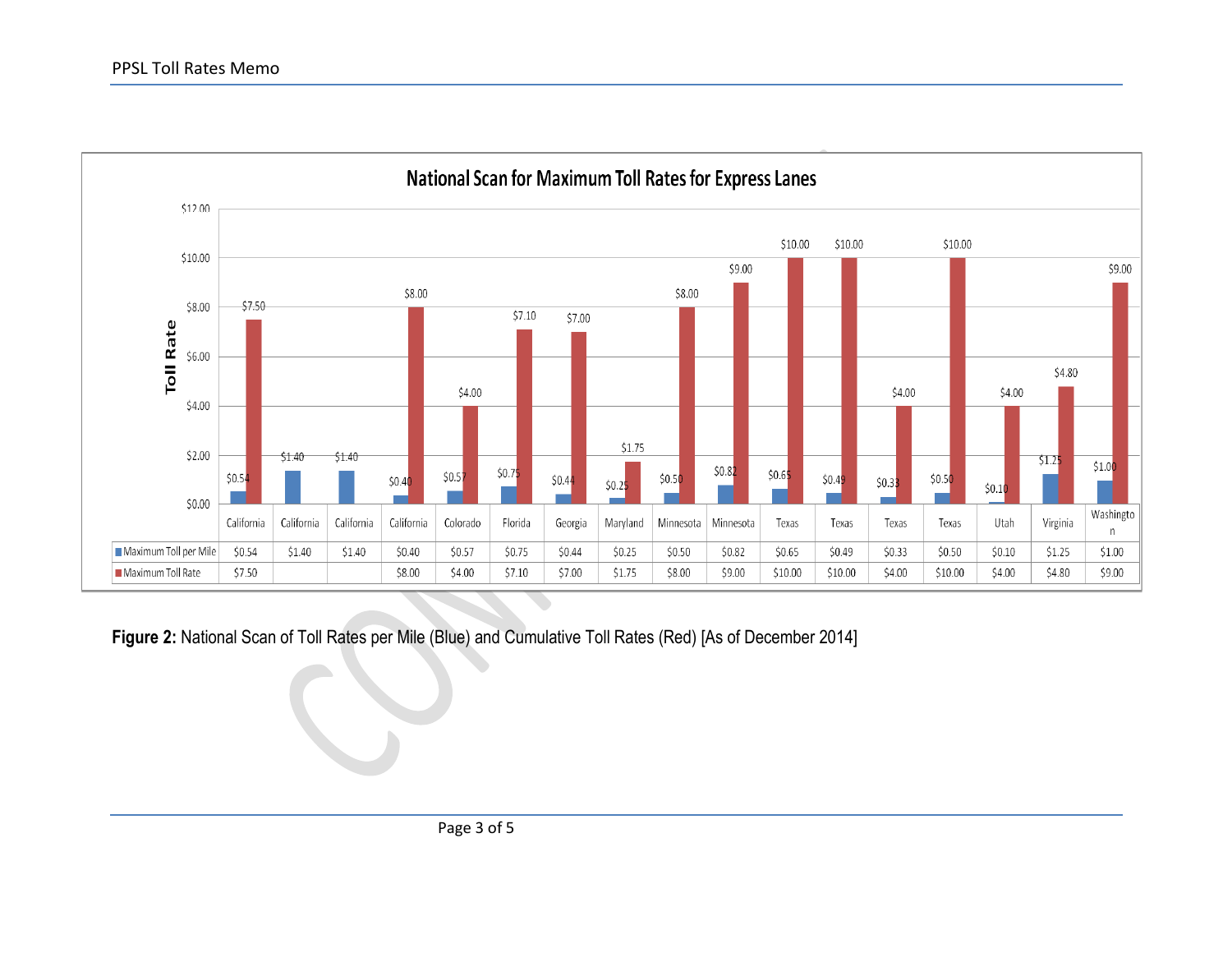# **4. DynusT Traffic Model**

The traffic model for the future peak day 2015 was evaluated. The capabilities of DynusT traffic modeling software, combined with the congestion pricing function, resulted in eastbound I-70 traffic being assigned between the two general purpose lanes and the PPSL. Figure 3 below represents the traffic volume in the PPSL for different minimum toll rates. Figure 4 shows the net revenue (after toll collection cost) for different minimum toll rates.

![](_page_3_Figure_3.jpeg)

**Figure 3:** PPSL Cumulative Volumes for Peak Day, 2015

![](_page_3_Figure_5.jpeg)

**Figure 4:** PPSL Cumulative Net Revenue for Peak Day, 2015 (toll collection cost at 84 cents per trip)